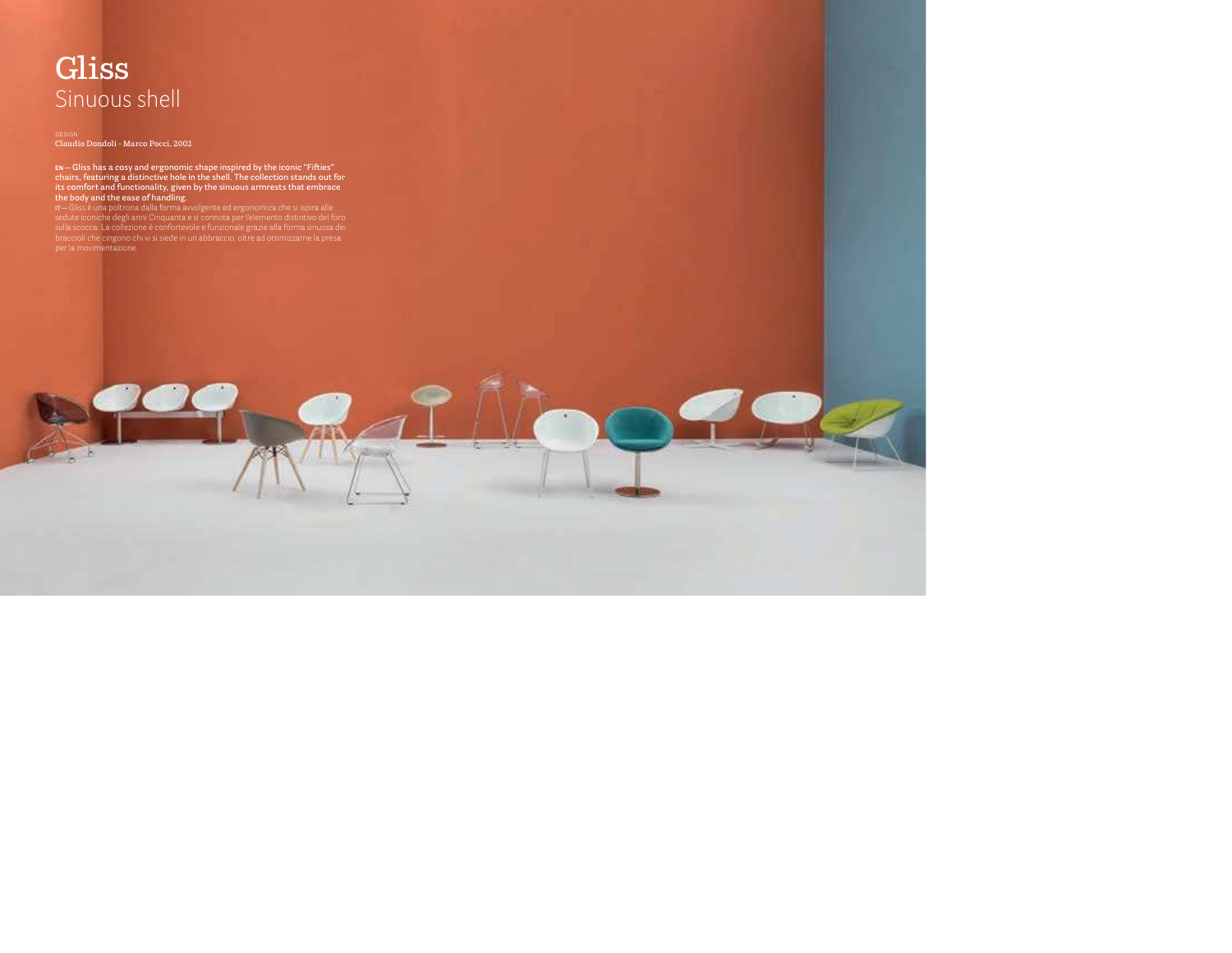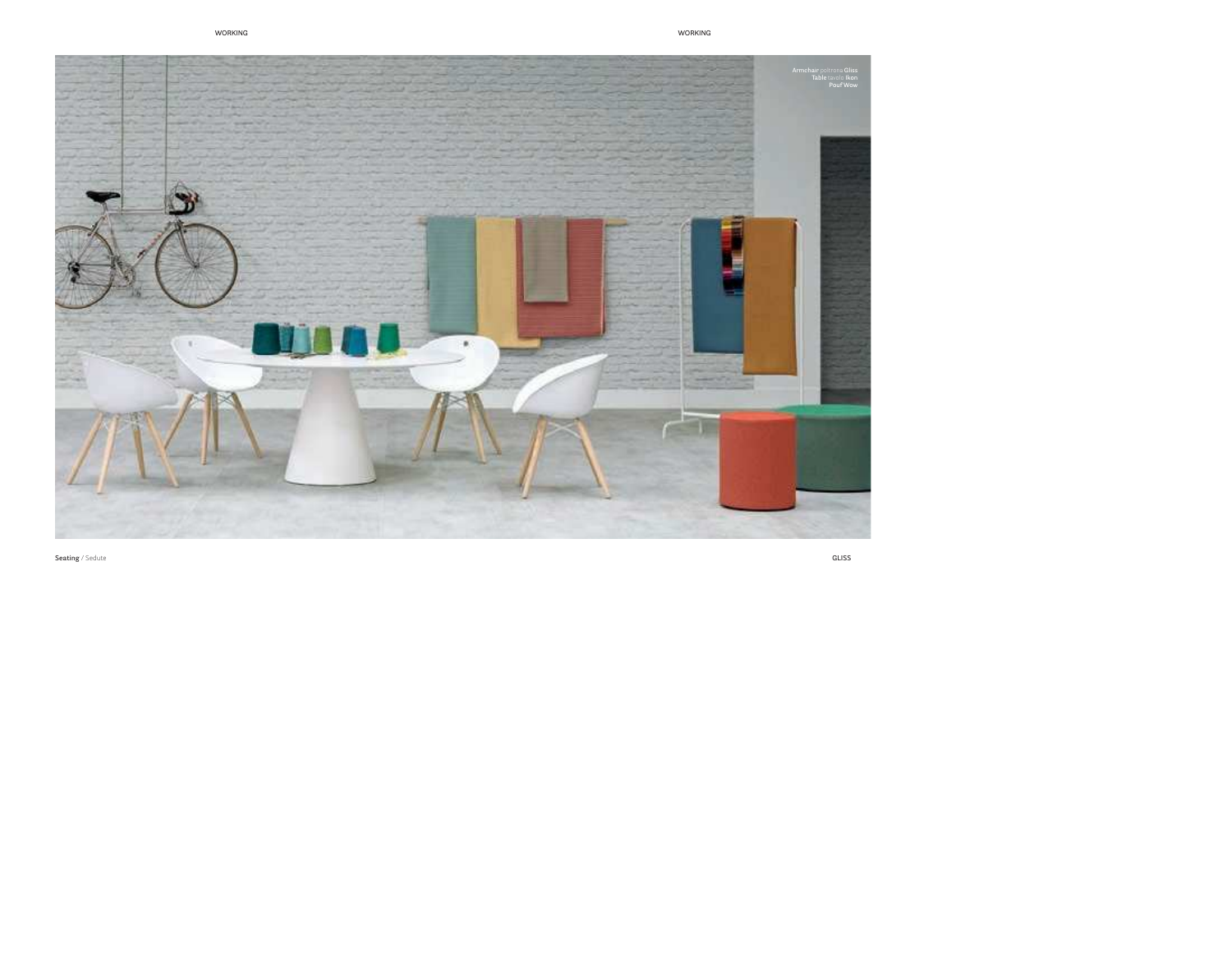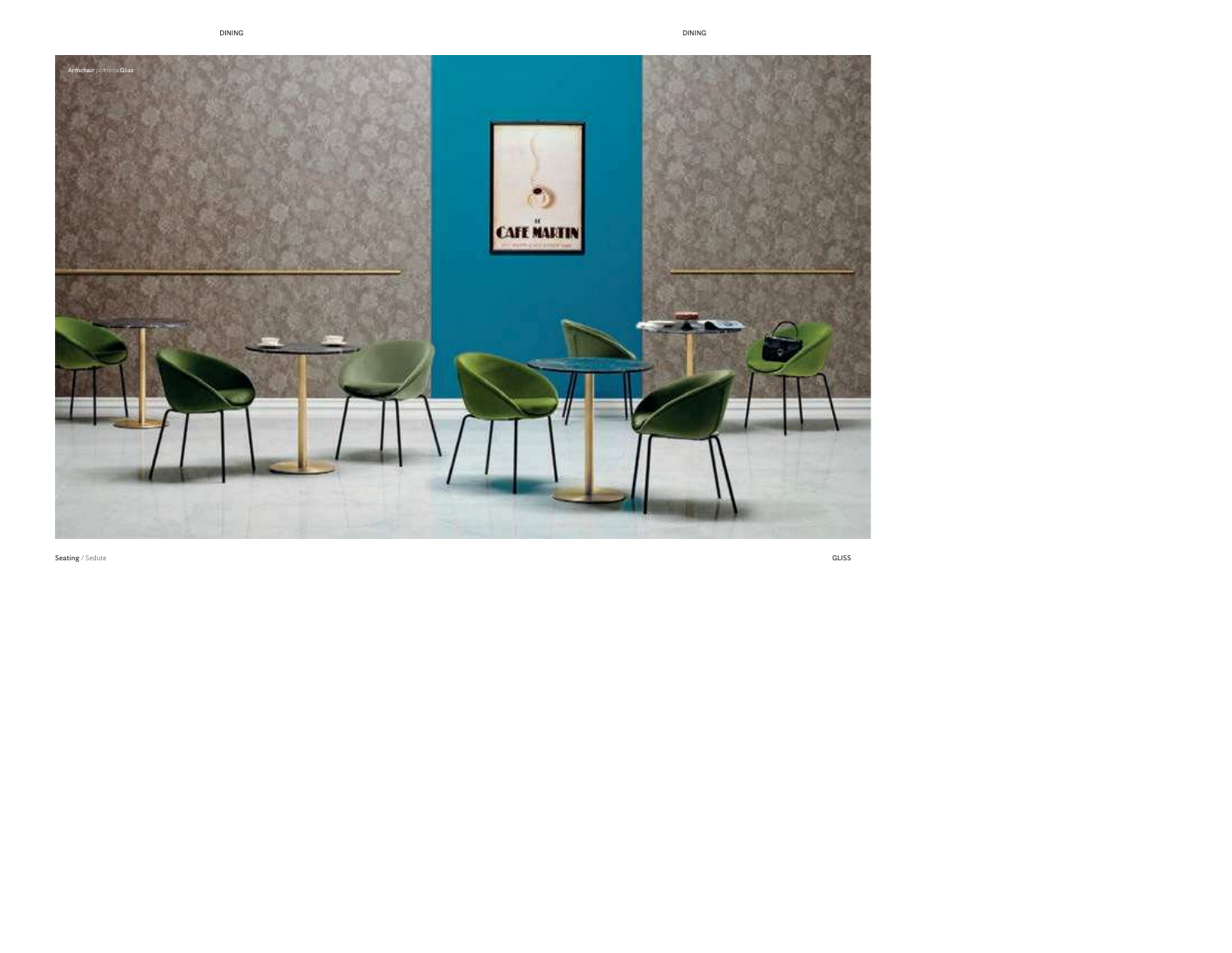## **Armchair**Poltrona



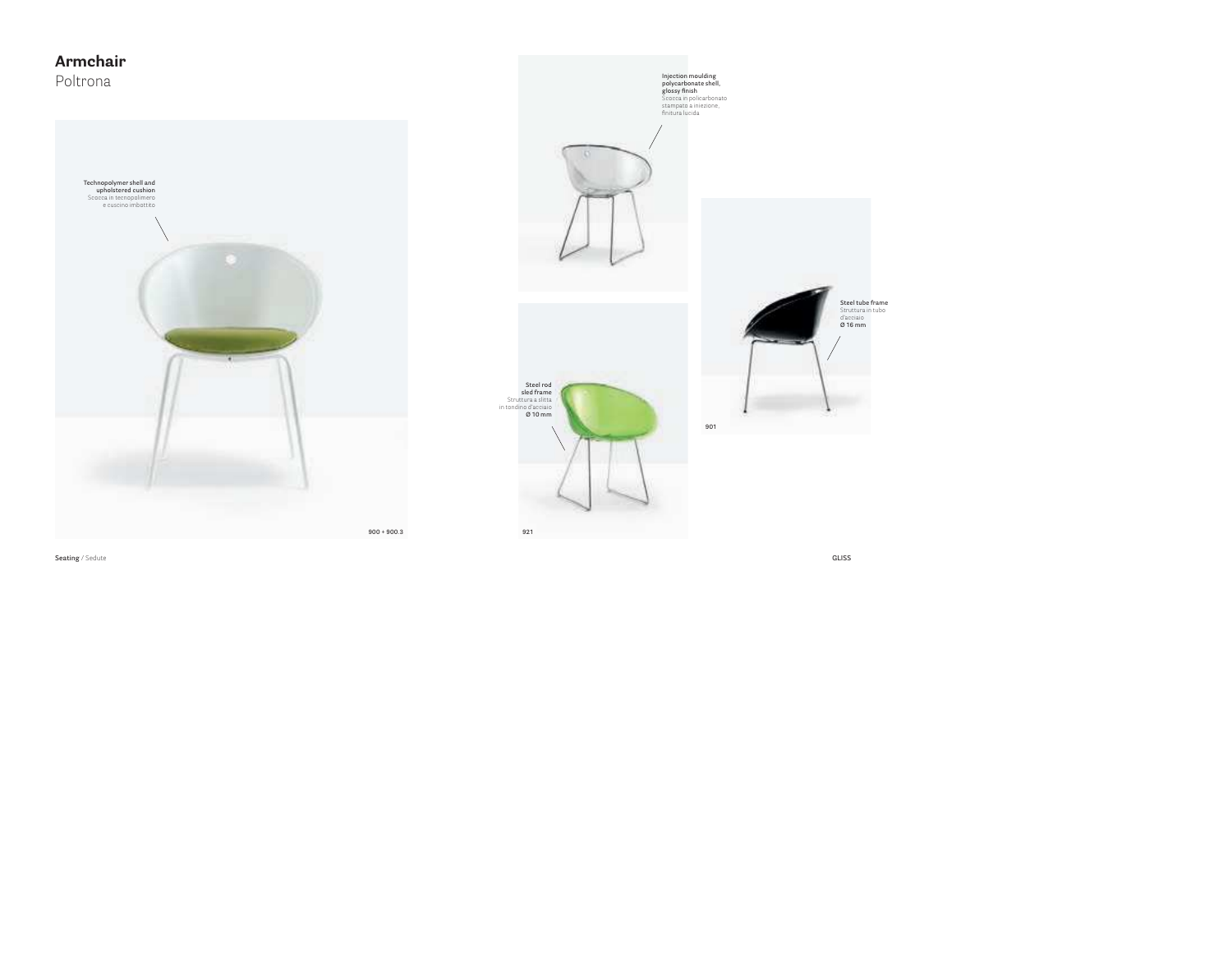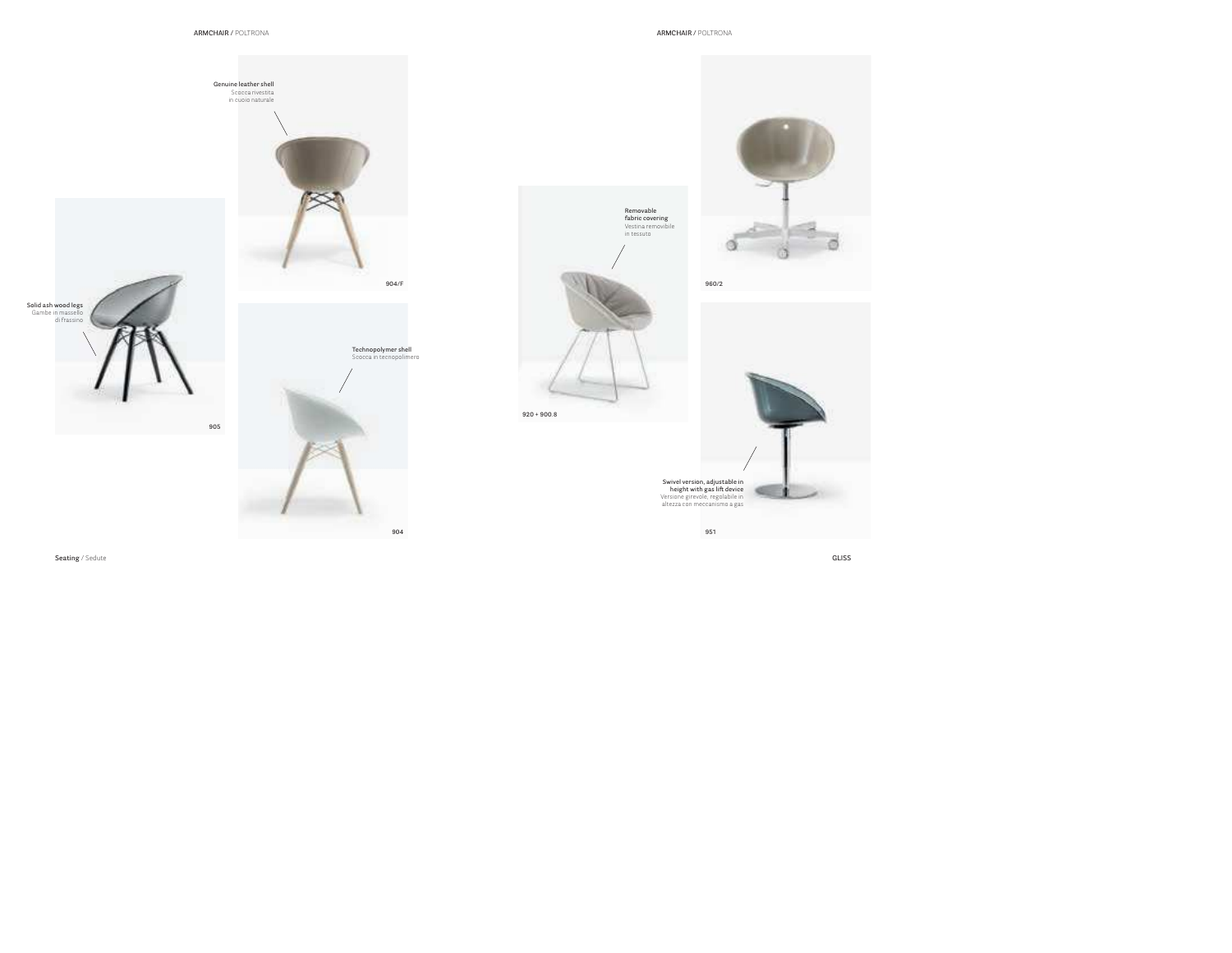**930**

 Stru[ttura a slitta](https://stfsedie.it/prodotto/art-gliss/) in tondino d'acciaio **Ø 10 mm**



**Die-cast fi ve-star aluminium base with castors**...... .........<br>Base a cinque razze [in pressofu](https://stfsedie.it/prodotto/art-gliss/)sione di alluminio con ruote

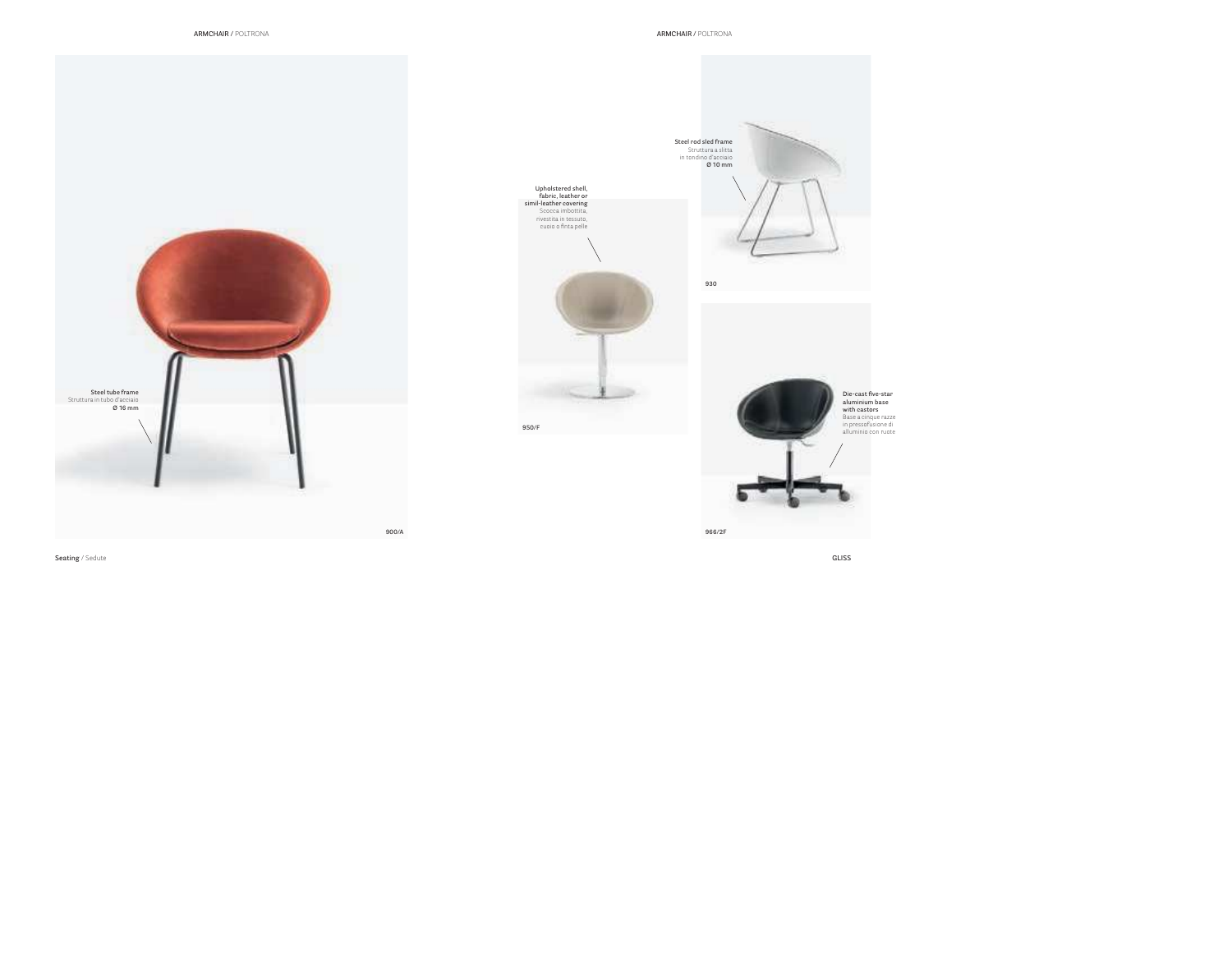

**Rocking version [with technopoly](https://stfsedie.it/prodotto/art-gliss/)mer shell and ash blocks** Versione a dondolo con scocca in tecnopolimero e pattini in frassino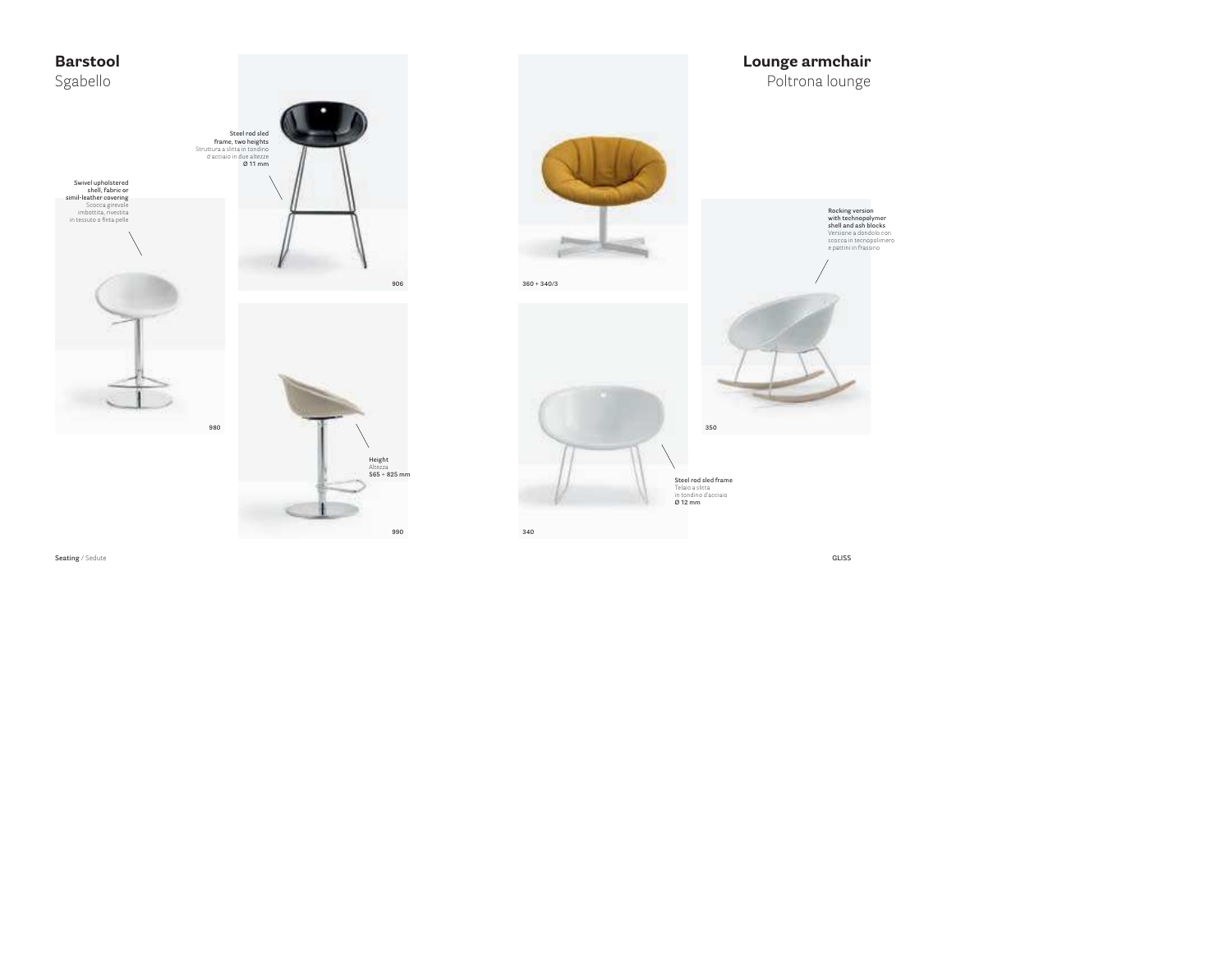



### **Coodo Modular Units**

**Kranj, Slovenia**

**Project:** Private house **Products:** Gliss armchair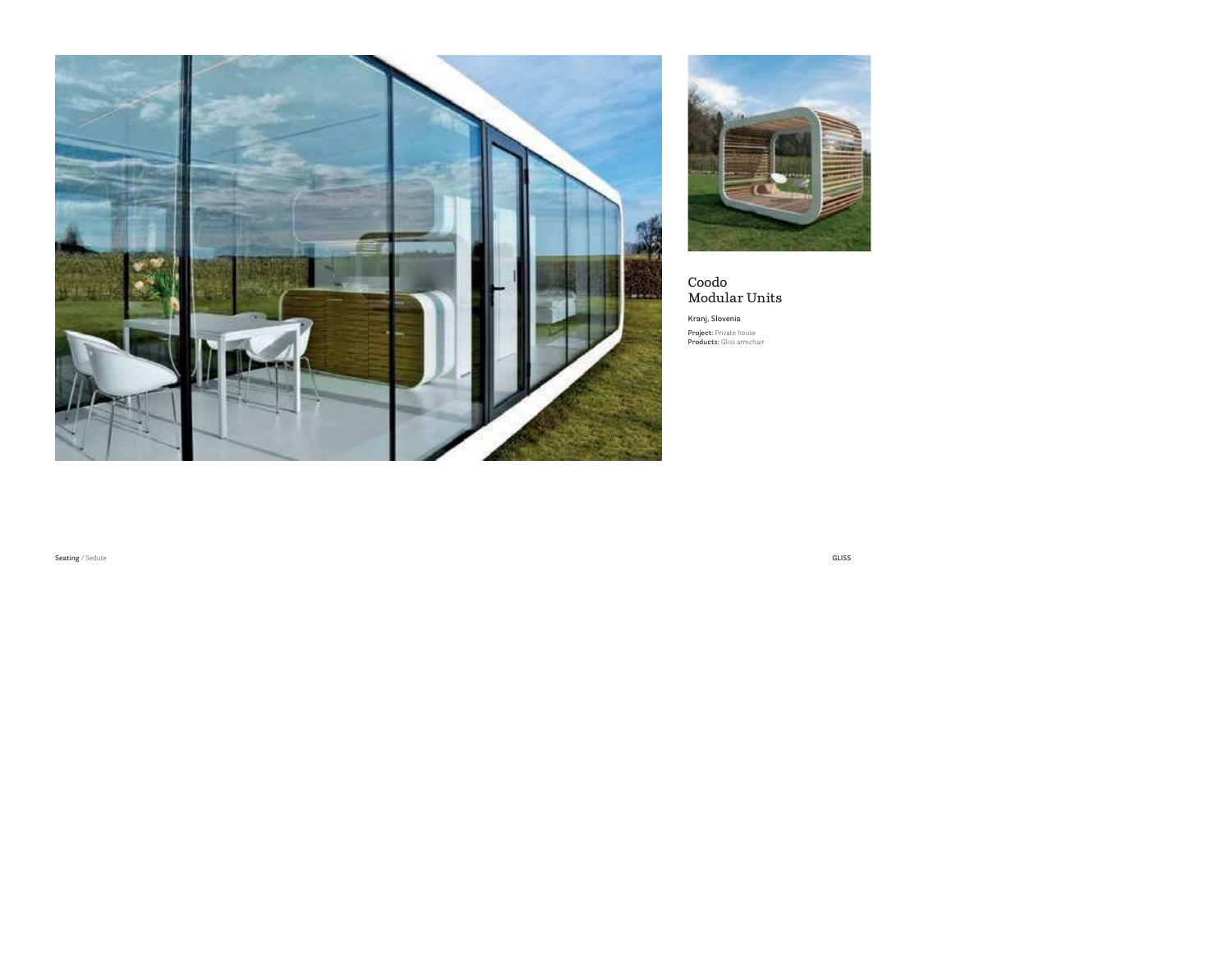

Almayass Restaurant<br>at the Galleria Mall Abu Dhabi

Abu Dhabi, UAE

Project: Restaurant Products: Gliss armchair lazz side chair



### Microsoft Conference Centre

#### Montréal, Canada

Project: Office **Product:** Gliss barstool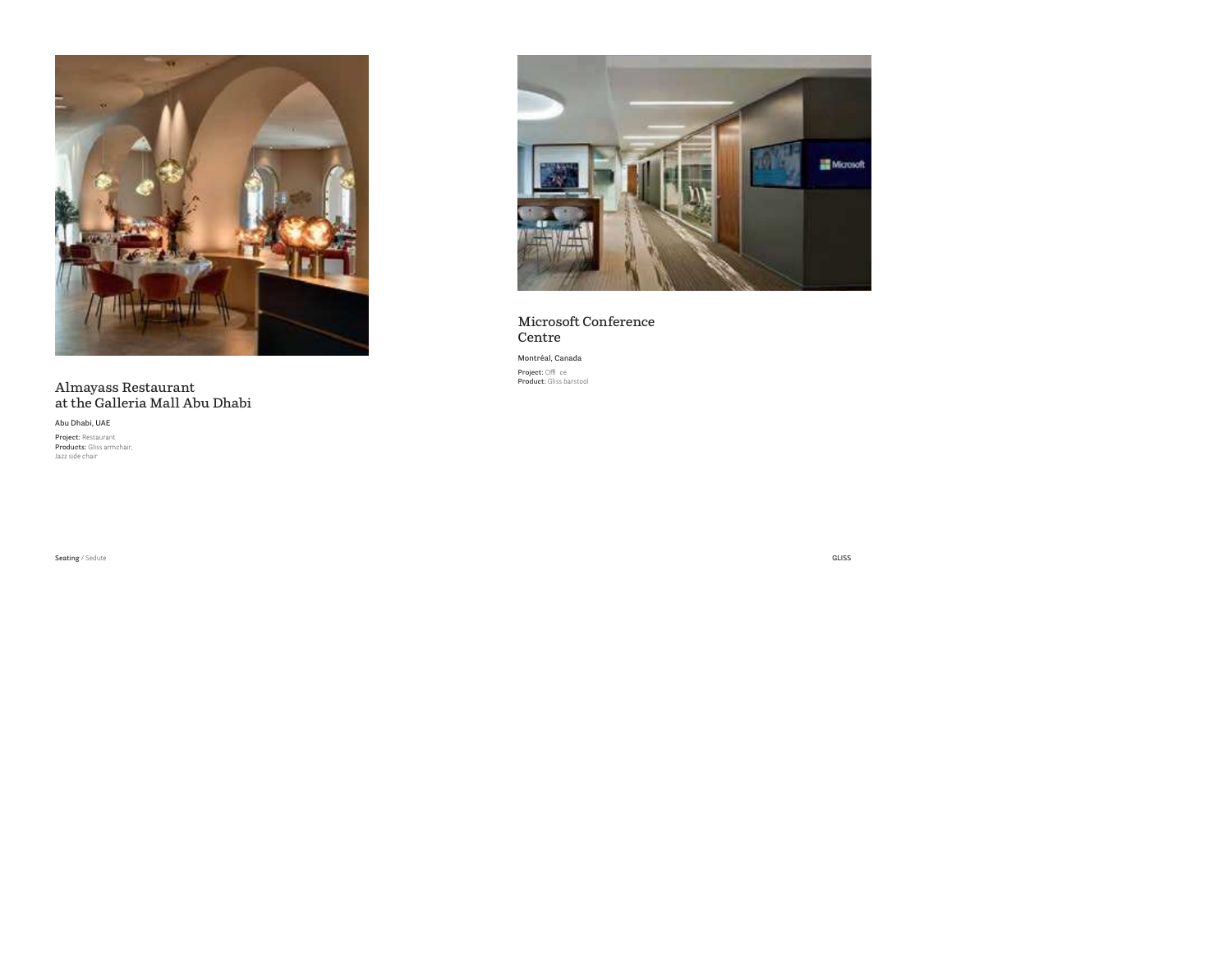



### **Peri Werk**

#### **Weissenhorn, Germany**

**Project:** Company canteen **Products:** Gliss armchair, Nemea side chair, Nolita side chair, lounge armchair, barstool and table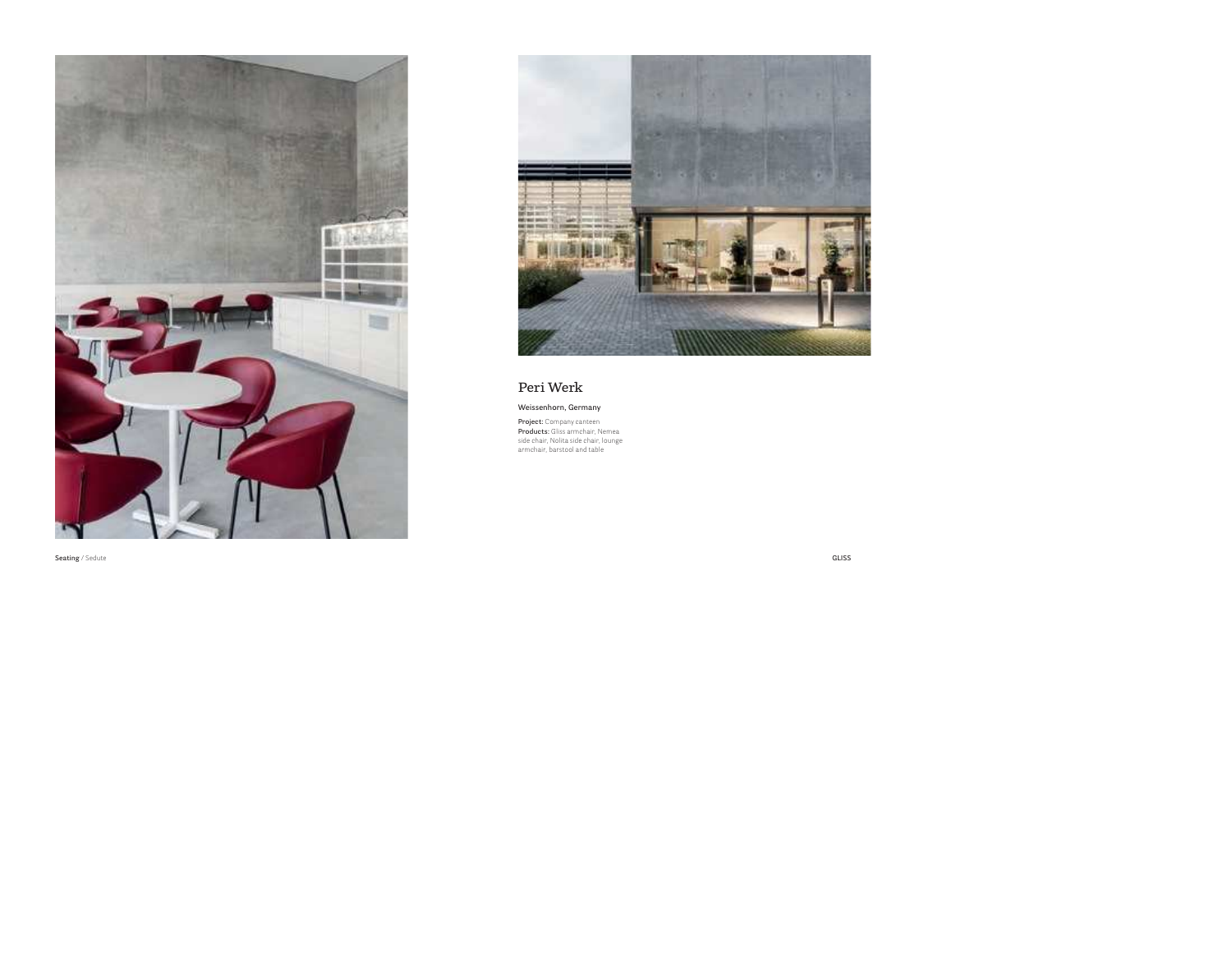

### Copernico

### Milan, Italy

**Project:** Office<br>**Products:** Gliss Swing and Lounge armchair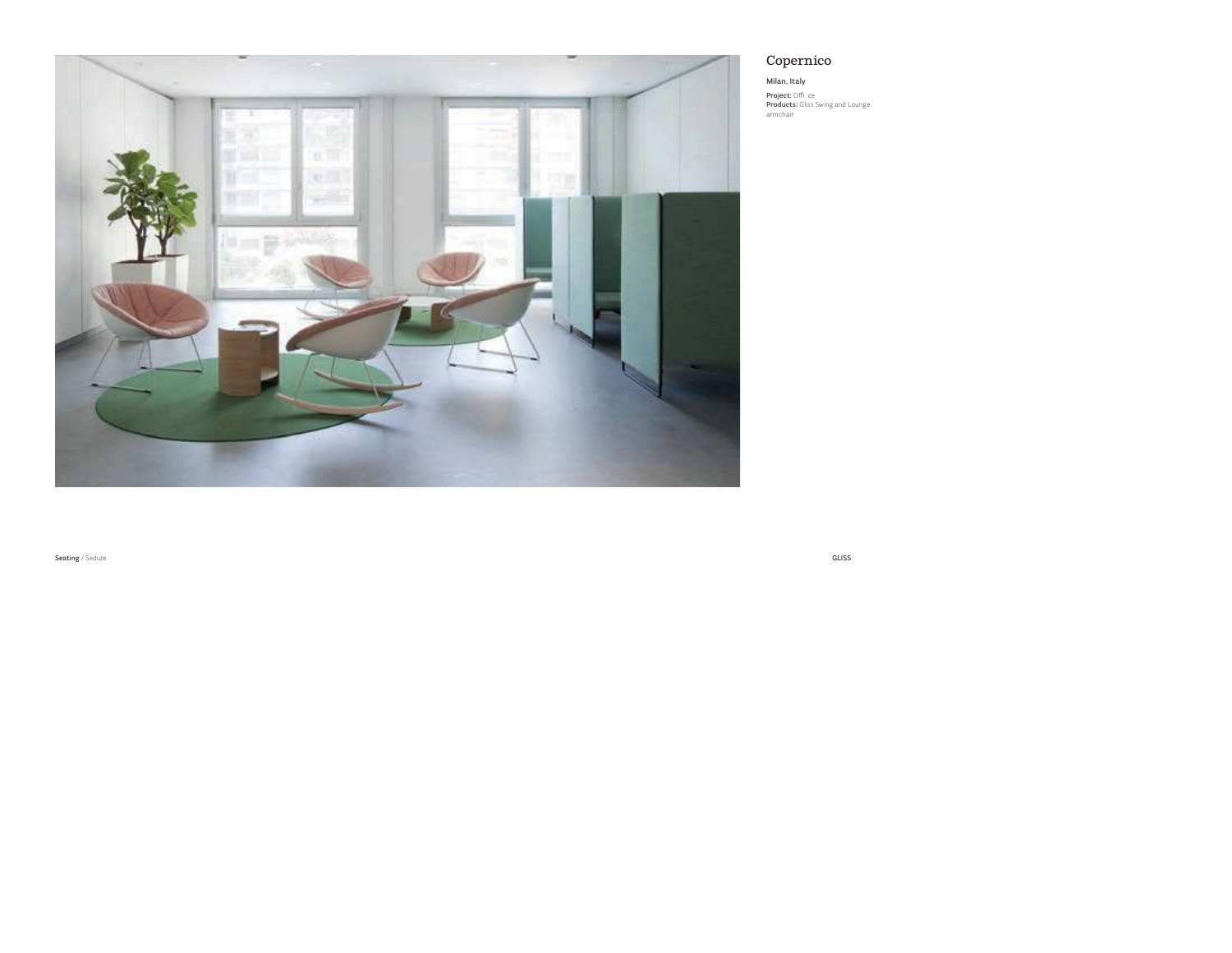

### **Klima HotelMilano Fiere**

#### **Milan, Italy**

**Project:** Hotel **Products:** Gliss armchair, Kuadra side chair and barstool, Laja armchair, Arki-Table





### **Si.mobil**

**Ljubljana, Slovenia**

**Project:** Offi ce **Products:** Gliss Wood armchair , Gliss Swing lounge armchair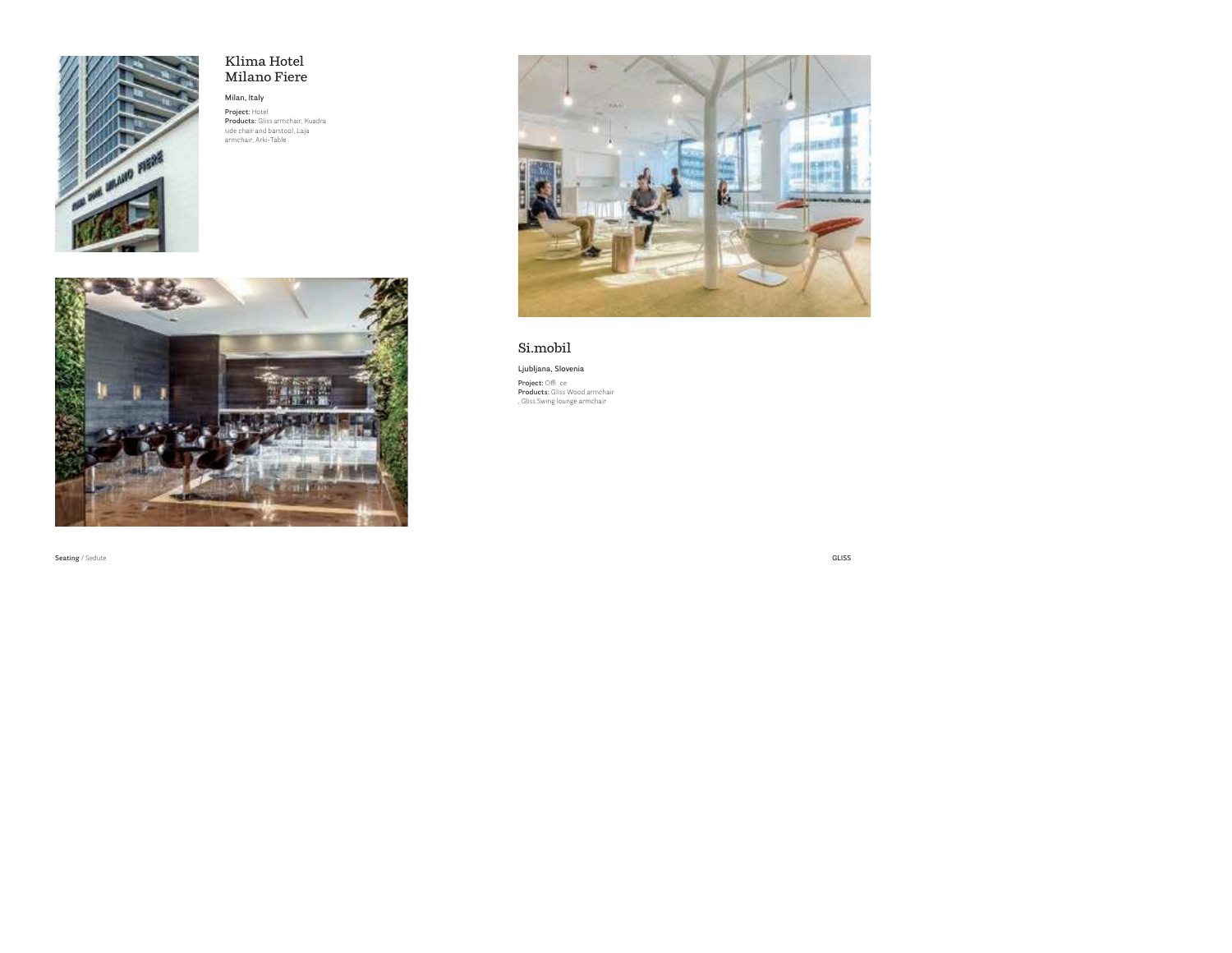### **Espaço Infinito**

#### **Madera, Portugal**

**Project:** Private house **Product:** Gliss armchair



### **900**

Armchair, technopolymer shell, steel tube frame



### **901**

**595**

**730**

**760**

**570 595 570**

**941**

**440**

⊜

steel tube frame



**540**

**440**





**900.8**Upholstered covering only for technopolymer armchair shell

**904**.<br>Armchair, technopolymer shell ash wood legs

**905** Armchair, polycarbonate shell, ash wood legs



**920**

**580**

 Armchair, technopolymer shell, stainless steel central base

**940**

**580 555**



 Armchair, technopolymer shell, steel rod sled frame

**921**.<br>Armchair, polycarbonate shell, steel rod sled frame

**440**

⊜

**460**

Ø8 **921/CL1**Armchair, polycarbonate shell, steel rod sled frame, fi re-retardant grade



| "<br>u<br>┕<br>$\sim$<br>- |  |  |
|----------------------------|--|--|

Armchair, technopolymer shell, steel central base







 Armchair, polycarbonate shell, stainless steel central base

**595**

**530**



(⊖)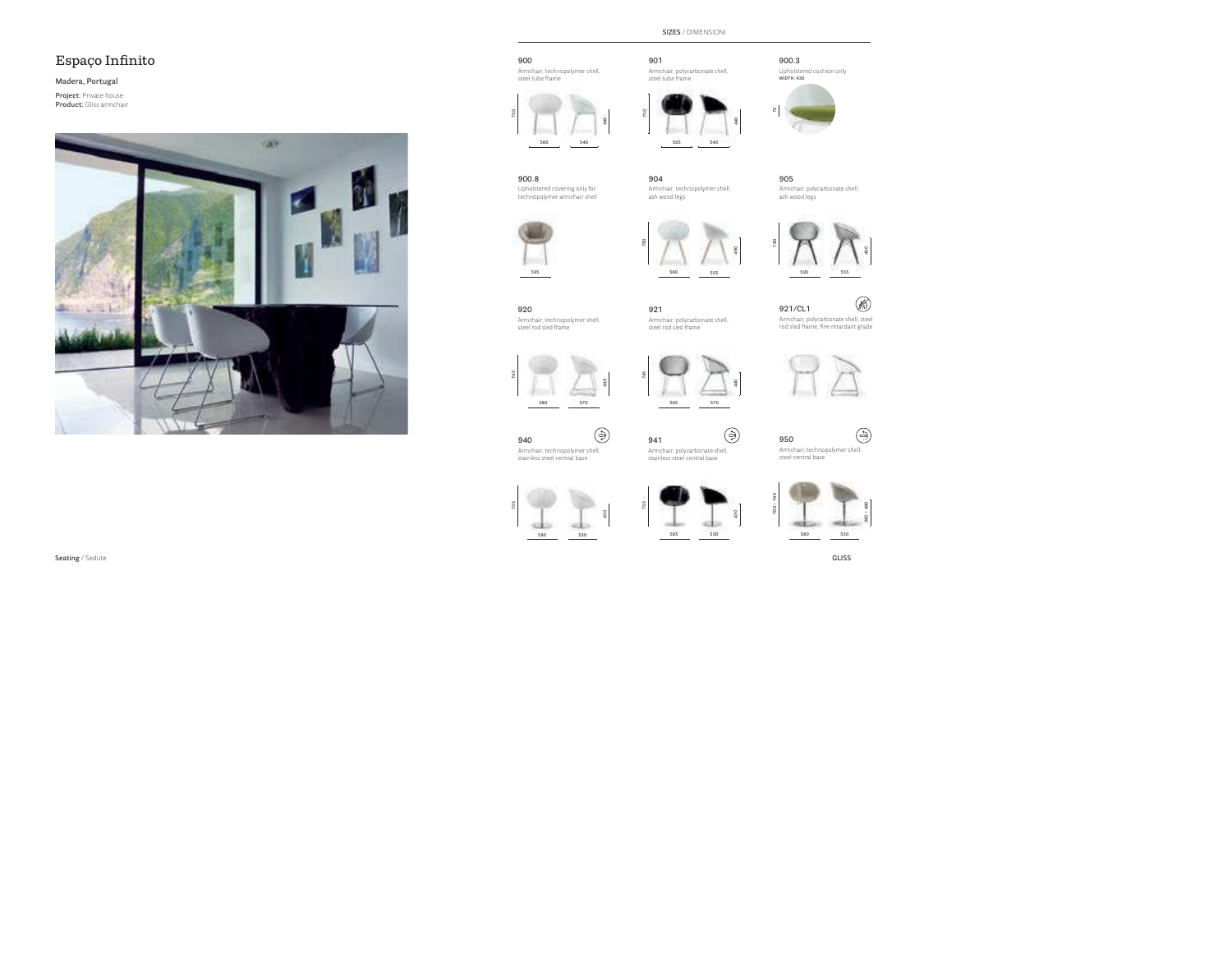**SIZES** / DIMENSIONI

Armchair, polycarbonate shell, steel central base



 Armchair, polycarbonate shell, steel central base

⊜

⊜





**595**

**530**

⊜

**440**



**960/2**



Armchair, technopolymer shell, die-cast aluminium five-star base with castors

(උ)

**961/2**

Armchair, polycarbonate shell, die-cast aluminium five-star base with castors



**770** steel frame with castors

Armchair, polycarbonate shell,

**595530**

**350**

 $\sim$ 

**968**

**952**

#### **340**

Lounge armchair, technopolymer shell, steel rod sled frame



#### **340/3**

.<br>Upholstered covering only for technopolymer lounge armchair shell





Lounge armchair, technopolymer shell, rocking frame in steel rod and sled in ash wood



**360**

Lounge armchair, technopolymer shell, die-cast aluminium four-star base







#### **943**

 Bench multiple seater, technopolymer shell, stainless steel frame

#### **944**

Bench multiple seater, technopolymer shell, stainless steel frame





**765 1905 945** Bench multiple seater, technopolymer shell, stainless steel frame



**900/A**Armchair, upholstered shell, steel tube frame

**475 450**

**530**

**904/A**.<br>Armchair, upholstered shell, ash wood legs

**1020**

 Armchair, upholstered shell, steel rod sled frame







**1040**Armchair, upholstered shell,

⊜

stainless steel central base



**1050** Armchair, upholstered shell, steel central base



**710 ÷ 805**

**395 ÷ 490**

⊜

**750**

**930** Armchair, leather shell, steel rod sled frame

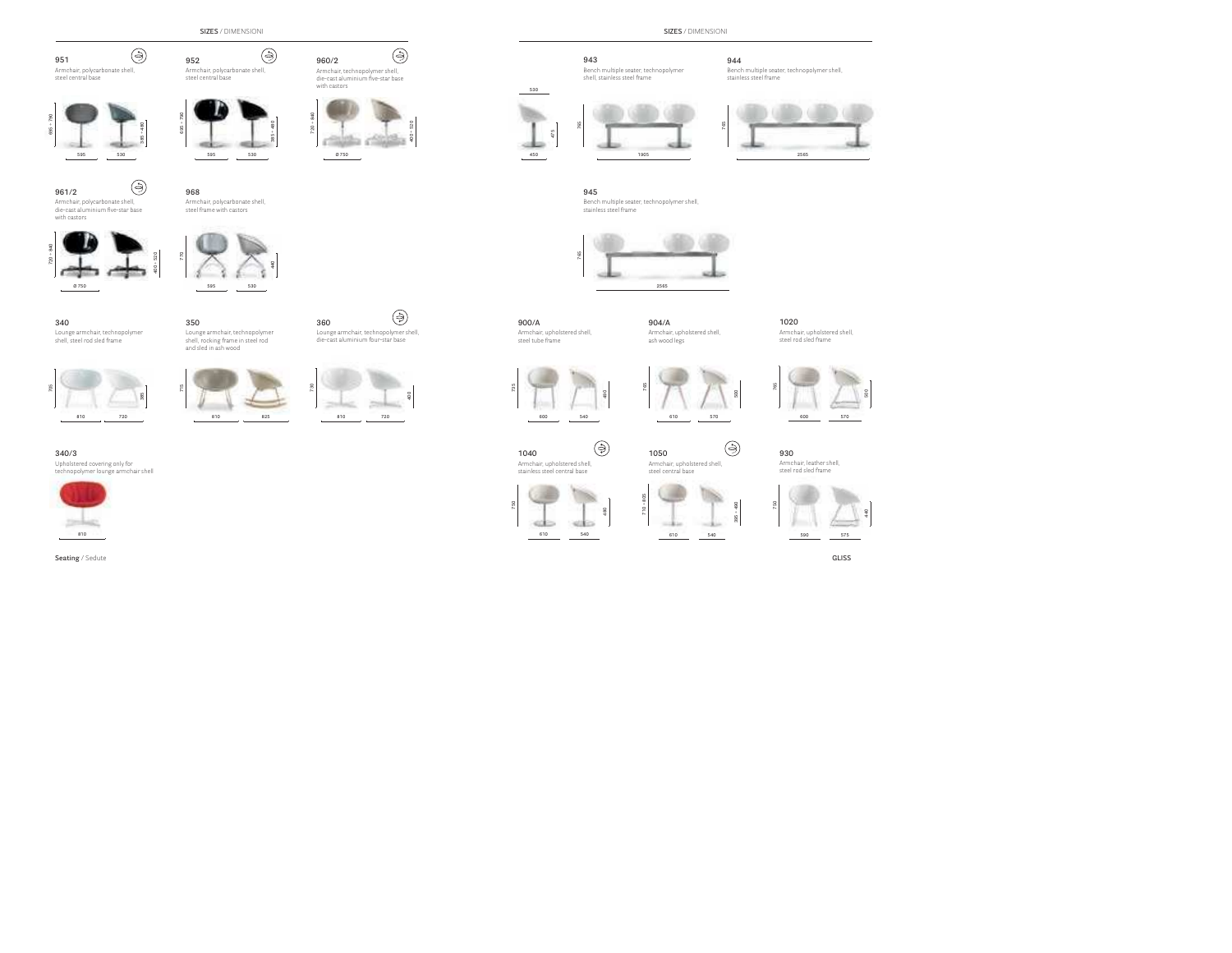**SIZES** / DIMENSIONI

⊜

#### **904/F**Armchair, leather shell,

ash wood legs



⊜



**940/F**Armchair, leather shell, stainless steel central base

**950/F** Armchair, leather shell, steel central base



**341** Lounge armchair, leather shell, steel rod sled frame



⊜ **361**Lounge armchair, leather shell, die-cast aluminium four-star base





Armchair, leather shell, die-cast five-star aluminium base with castors



**351**Lounge armchair, leather shell, rocking



frame in steel rod and sled in ash wood



⊜ **970**.<br>Barstool, polycarbonate shell,

**530**

Barstool, polycarbonate shell steel rod sled frame

**902**

**870**

**480**



**555 ÷ 815**

**470**

**650**

**970**

**950**

**975**

**875**

**960**

**565 ÷ 825**

⊜

**Ø 400**

**932**Barstool, leather shell, steel rod sled frame

**530x460**stainless steel central base

Barstool, polycarbonate shell

 $-20$ **All Service** outer **USER** 

**Ø 400**

**730**

⊜

**660**

⊜

**740**

**875**





Barstool, upholstered shell, steel rod sled frame



**530x490**

**760 ÷ 1020**

 $\frac{5}{2}$  $50$ 

**980**Barstool, upholstered shell, steel central base

**530**

**530x490**

**985**Barstool, upholstered shell, stainless steel central base



**990**

**530x490** Barstool, leather shell, steel central base



**SIZES** / DIMENSIONI

**906** Barstool, polycarbonate shell, steel rod sled frame





steel rod sled frame



**936**

Barstool, leather shell, steel rod sled frame

⊜